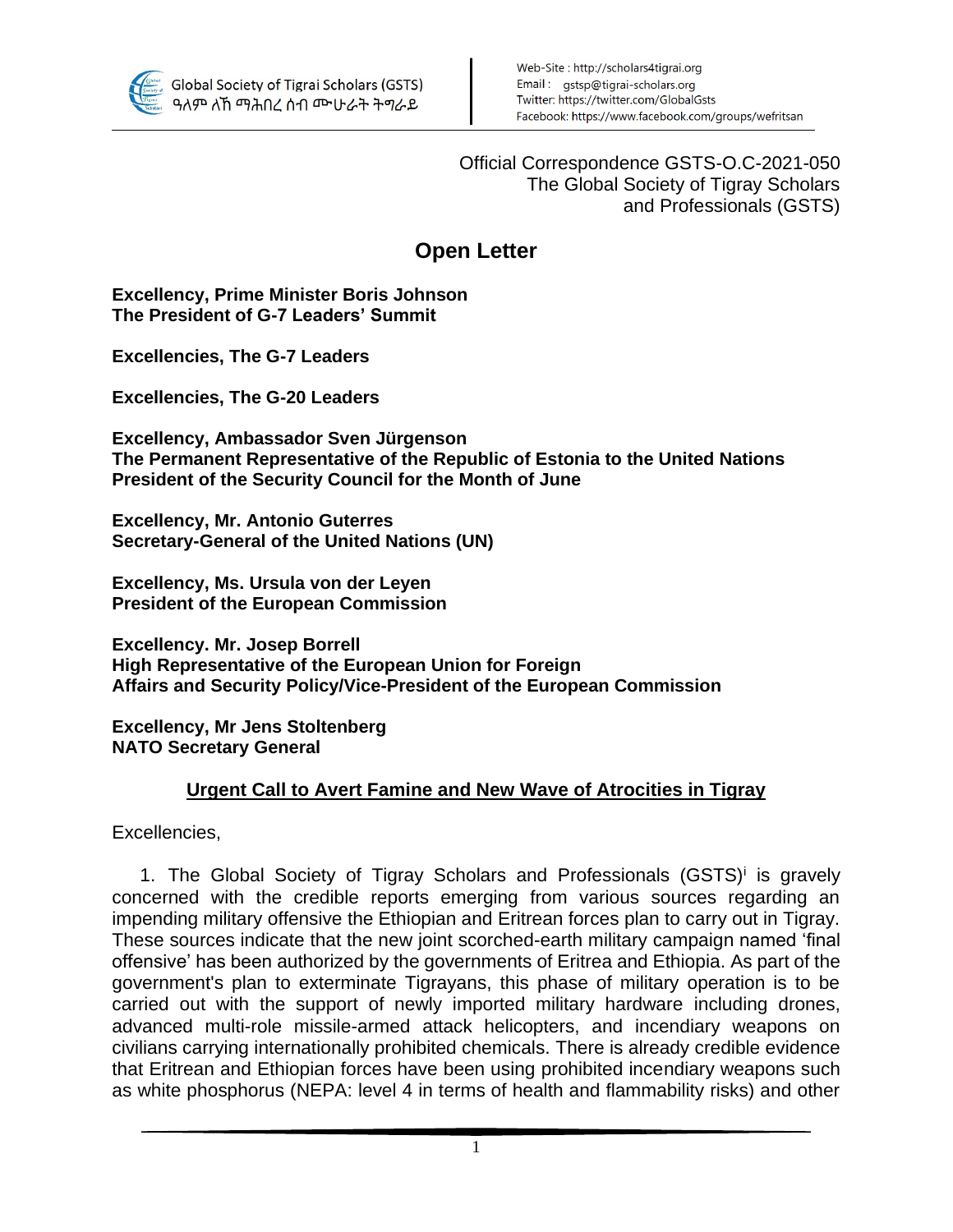

weapons on civilians in Tigray. Under the international law, white phosphorus is considered as incendiary weapon under Protocol III of the Convention on the Prohibition of the Use of Certain Conventional Weapons (CCW). The intent, nature, and scale of the atrocities in Tigray over the past 200 days point to the planned 'final offensive' is the Ethiopian and Eritrean governments' final phase to exterminate Tigrayans.

2. GSTS's concerns are heightened by the category 5 level food insecurity- famineon the large civilian population of Tigray. According to these reports, 91 per cent of the 7 million Tigray population needs emergency aid, more than 350,000 are deliberately starved by the systematical employment of various obstacles by the invading Eritrean, Ethiopian and Amhara forces. The new phase of the military offensive would further exacerbate the mass starvation and the humanitarian crisis through further displacement and destruction of any remaining assets indispensable to rural populations such as farm animals, implements, seeds, products and harvest. With the agrarian communities dependent on seasonal rains, any delay in preparing land for cultivation and blockage of access to seeds and fertilizers for the next harvest would mean indirect inducement of widespread famine in many parts of Tigray. A military offensive now therefore amounts to a death penalty on hundreds of thousands of Tigrayan civilians, especially children.

3. It is to be recalled that the war in Tigray, which started on the  $4<sup>th</sup>$  of November 2020, is now entering its eighth month. As confirmed by the United Nations and other international bodies, this war has been characterized by extreme brutality directed at the civilian population as well as deliberate destruction and looting of public and private infrastructure. Numerous reports have detailed mass atrocities, indiscriminate shelling, ethnic cleansing, weaponized sexual and gender-based violence, deliberate infection of women by HIV/AIDs and other STDs, weaponized mass starvation, as well as intentional destruction and looting of civilian infrastructures (including health facilities, schools, heritage sites, and places of worship).

Displacement is also hitting record numbers, with an estimated 2.2 million internally displaced and more than 70,000 people fleeing over the border to Sudan. As has been noted by the UN Human Rights Commissioner, Michelle Bachelet, these human rights violations in Tigray amount to war crimes and crimes against humanity. More than 91 % of Tigray's population has become critically food insecure and in need of emergency humanitarian aid, as a direct result of the war. Hundreds of thousands face the threat of starvation, with a recent UN report revealing that people are already dying from starvation on daily basis. Despite this dire situation, the vast majority of Tigray remains at least inaccessible to aid workers, primarily due to the obstruction by the Ethiopian, Amhara and Eritrean forces. Furthermore, the majority of Tigray is facing a government-imposed communications blackout and remains cut off from electricity, health services, internet, banking, and a clean water supply.

4. GSTS calls upon the international community, especially the Security Council, G-7 and G-20 Summits to avert an IPC Phase 5 catastrophic food insecurity and deliberate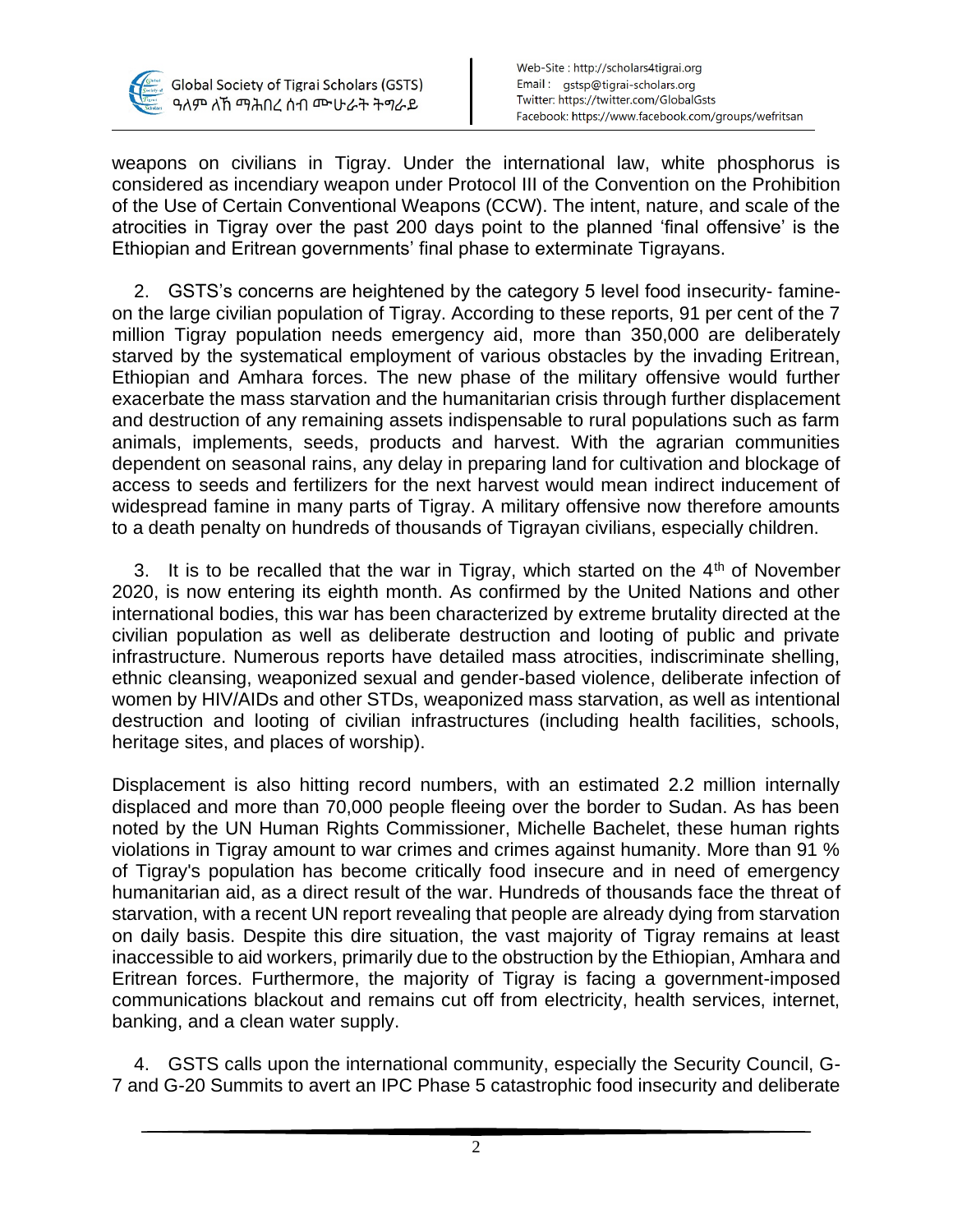

starvation and famine, and another wave of atrocities in Tigray, including the use of white phosphorus, and other incendiary weapons on civilians.

We urge, the G-7 and G-20 Summits, the UN Security Council and the NATO to:

- a. Establish a mechanism to ensure the **immediate, unconditional and verifiable removal of all Eritrean forces as well as Amhara troops** from Tigray,
- b. Ensure **rapid, unconditional, unfettered, and sustained delivery of humanitarian aid** and items essential to survival, including establishing a **"lifeline humanitarian corridor"** from Sudan to Tigray under a de-militarised route designated for safe passage of humanitarian supplies;
- c. Ensure the **protection of civilians, refugees and the safety and security of international humanitarian aid workers** under Chapter VII of the Charter of the United Nations and deploy monitoring and verification Commission in Tigray, under the United Nations auspices, of international civil and security presences, with appropriate equipment and personnel to protect civilians, deterring renewed hostilities, maintaining and where necessary enforcing a ceasefire, and ensuring the removal of Eritrean and other forces;
- d. **Uphold resolution 1325 on women, peace, and security**, as well as resolution 2417 against "using starvation of civilians as a method of warfare" and take all measures to address violations of humanitarian laws and human rights by the Ethiopian, Eritrean and Amhara forces;
- e. Conduct **independent investigation** into the use of white phosphorus and other chemicals on the civilian population of Tigray;
- f. **Impose economic and financial sanctions and arms embargo** on Eritrea and **Ethiopia**
- g. **Impose a no-fly zone on Tigray** to prevent use of incendiary weapons on civilians and to disrupt and degrade the military supply lines;
- h. Impose **targeted punitive measures against the violators** of international humanitarian laws and human rights in the form of targeted individual sanctions, travel bans and asset freezes;
- i. Call for **postponement of the elections** in Ethiopia until the peaceful resolution of the civil wars in Ethiopia and support the **establishment of a transitional government** comprising all political forces;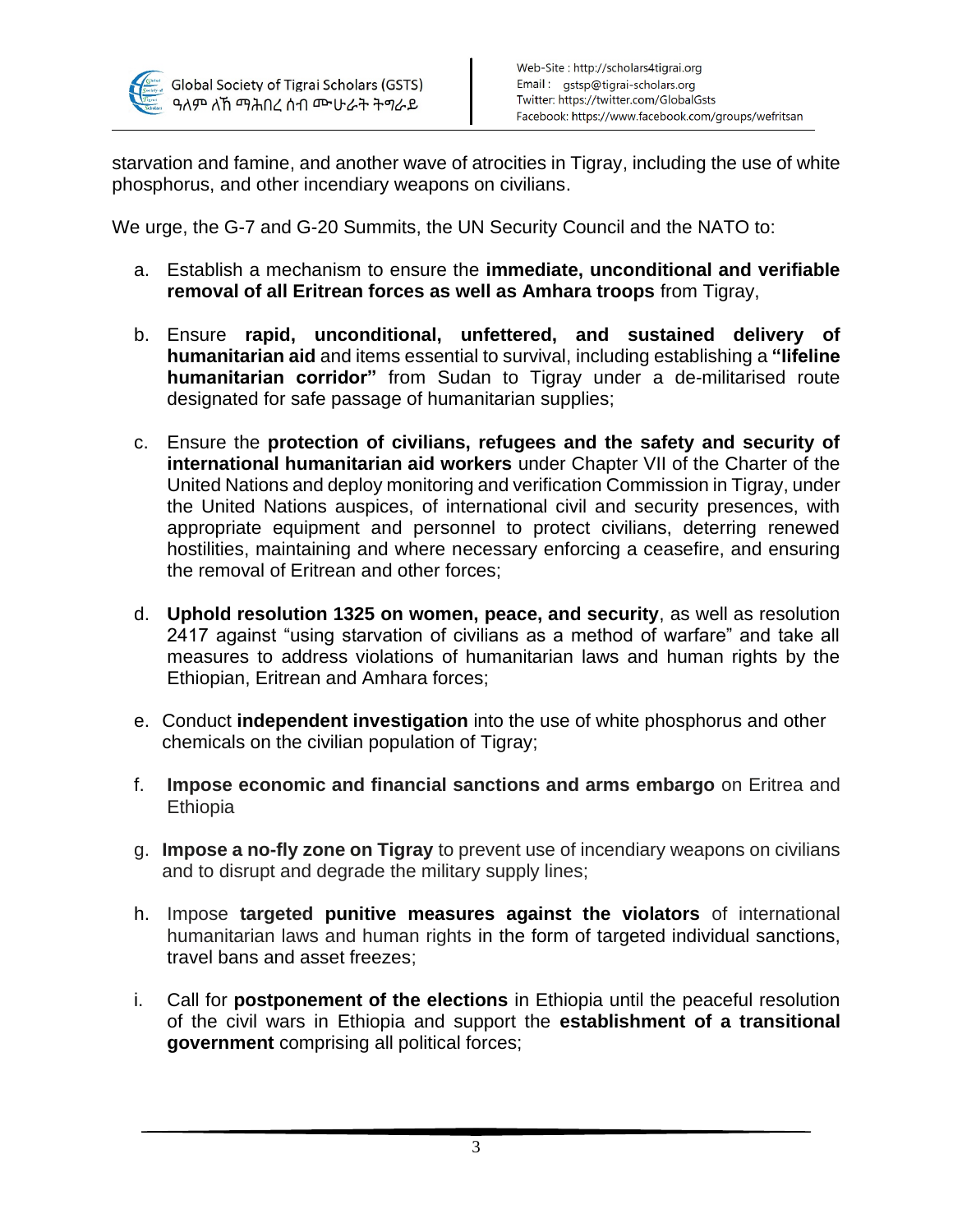

j. **Refer the situation in Tigray to the Chief Prosecutor of the International Criminal Court** to investigate grave breaches of the Geneva Conventions and other violations of international humanitarian law, including those committed by Eritrean forces, use of prohibited chemical agents such as white phosphorus, and other incendiary weapons on civilians, and the use of drones.



Sincerely, The Global Society of Tigray Scholars and Professionals (GSTS) 9 th June 2021

**CC:** 

- Excellencies, All The Members of the Security Council
- Excellency, Antony Blinken US Secretary of State
- Excellency, Tedros Adhanom Director-General of the World Health Organization
- Excellency, Fernando Arias Director-General of Organization for the Prohibition of Chemical Weapons (OPCW)
- Excellency, Audrey Azoulay Director General of UNESCO
- Excellency, Mark Lowcock Under-Secretary-General for Humanitarian Affairs and Emergency Relief **Coordinator**
- Excellency, Izumi Nakamitsu USG and High Representative for Disarmament Affairs
- Excellency, Samantha Power U.S. Agency for International Development (USAID) Administrator
- Excellency, David Muldrow Beasley Executive Director of the World Food Programme
- Excellency, Henrietta H. Fore Executive Director of UNICEF
- Excellency, Michelle Bachelet